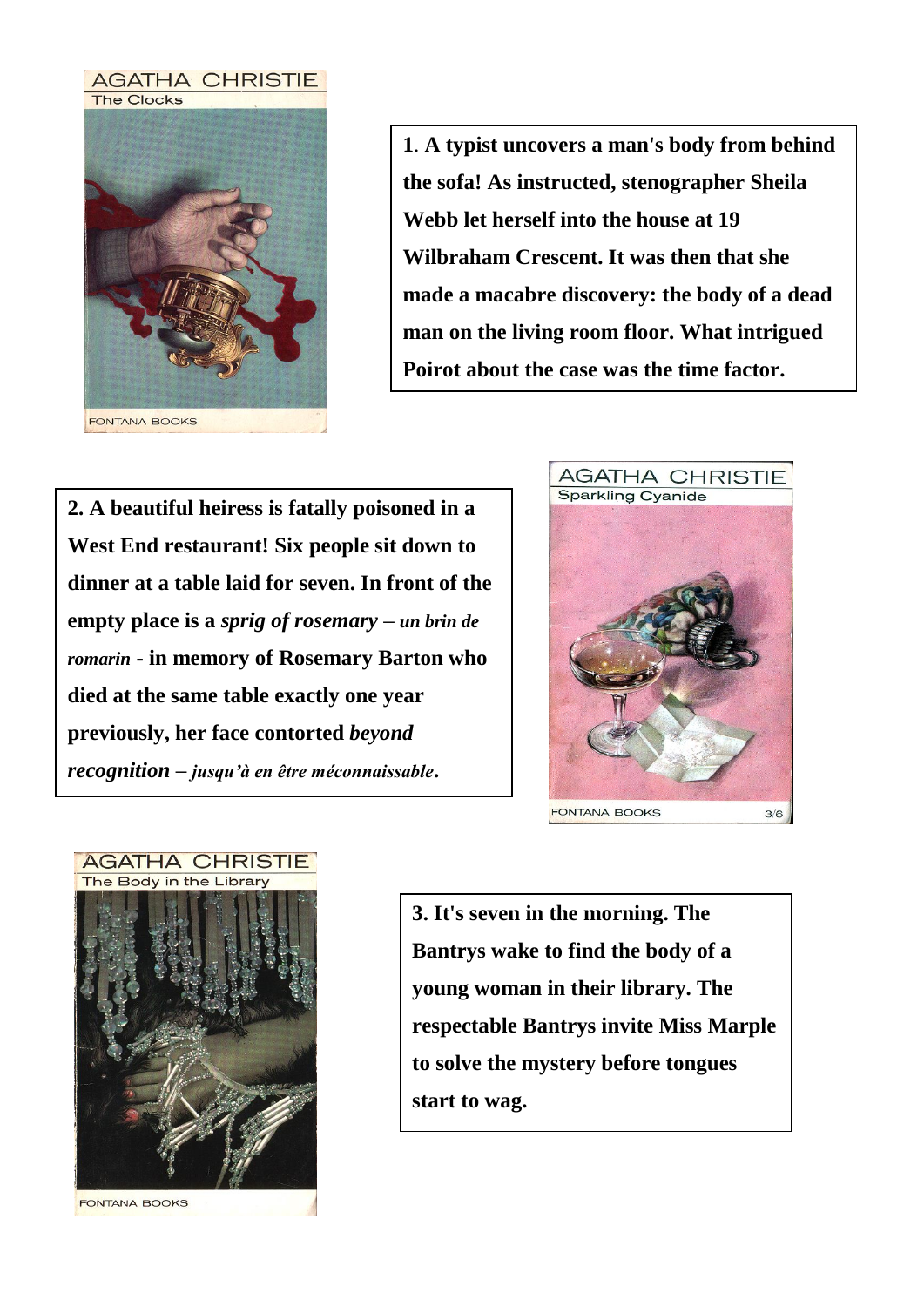

FONTANA BOOKS

**4. Tommy and Tuppence Beresford were restless for adventure, so when they were asked to control Blunt's International Detective Agency, they took the chance.** 

**5. Jane Marple senses danger when she visits a friend living in a Victorian mansion which is also a rehabilitation centre for delinquents. Her fears are confirmed when a mysterious visitor is found shot dead in a part of the building.**





**6. The victim knew that the woman he loved had poisoned her brutal first husband. Now, tragically, came the news that she had taken her own life with a drug overdose. But the post brought** *the widower* **–** *le veuf* **- one last revelation. Unfortunately, before he could finish the letter, he was stabbed to death!**